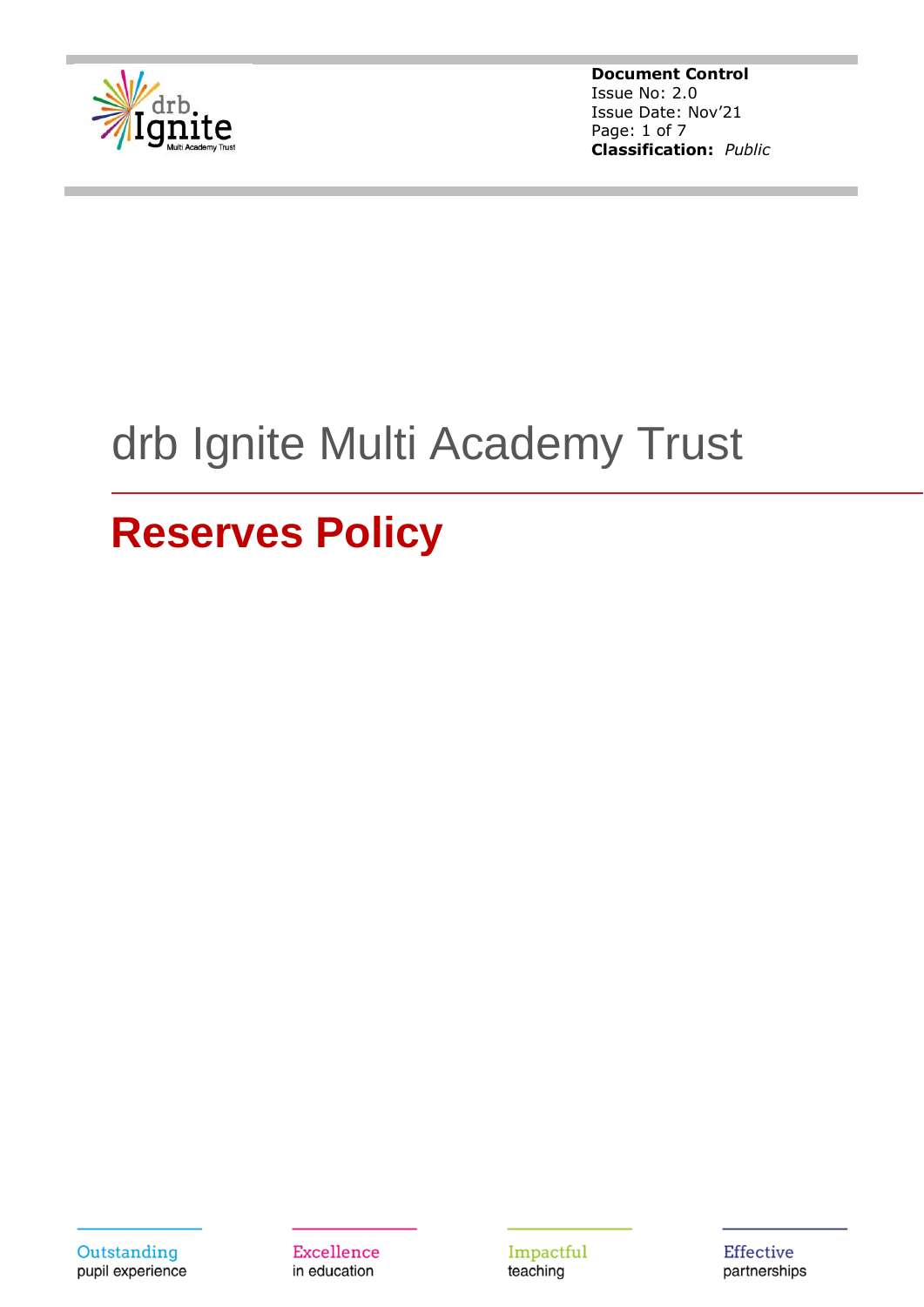

**Document Control** Issue No: 2.0 Issue Date: Nov'21 Page: 2 of 7 **Classification:** Public

### **TABLE OF CONTENTS**

| 1.               |  |
|------------------|--|
| 2.               |  |
| 3.               |  |
| 4.               |  |
| 5.               |  |
| 6.               |  |
| $\overline{7}$ . |  |
| 8.               |  |
| 9.               |  |
| 10.              |  |
|                  |  |
|                  |  |

**Excellence** in education

Impactful<br>teaching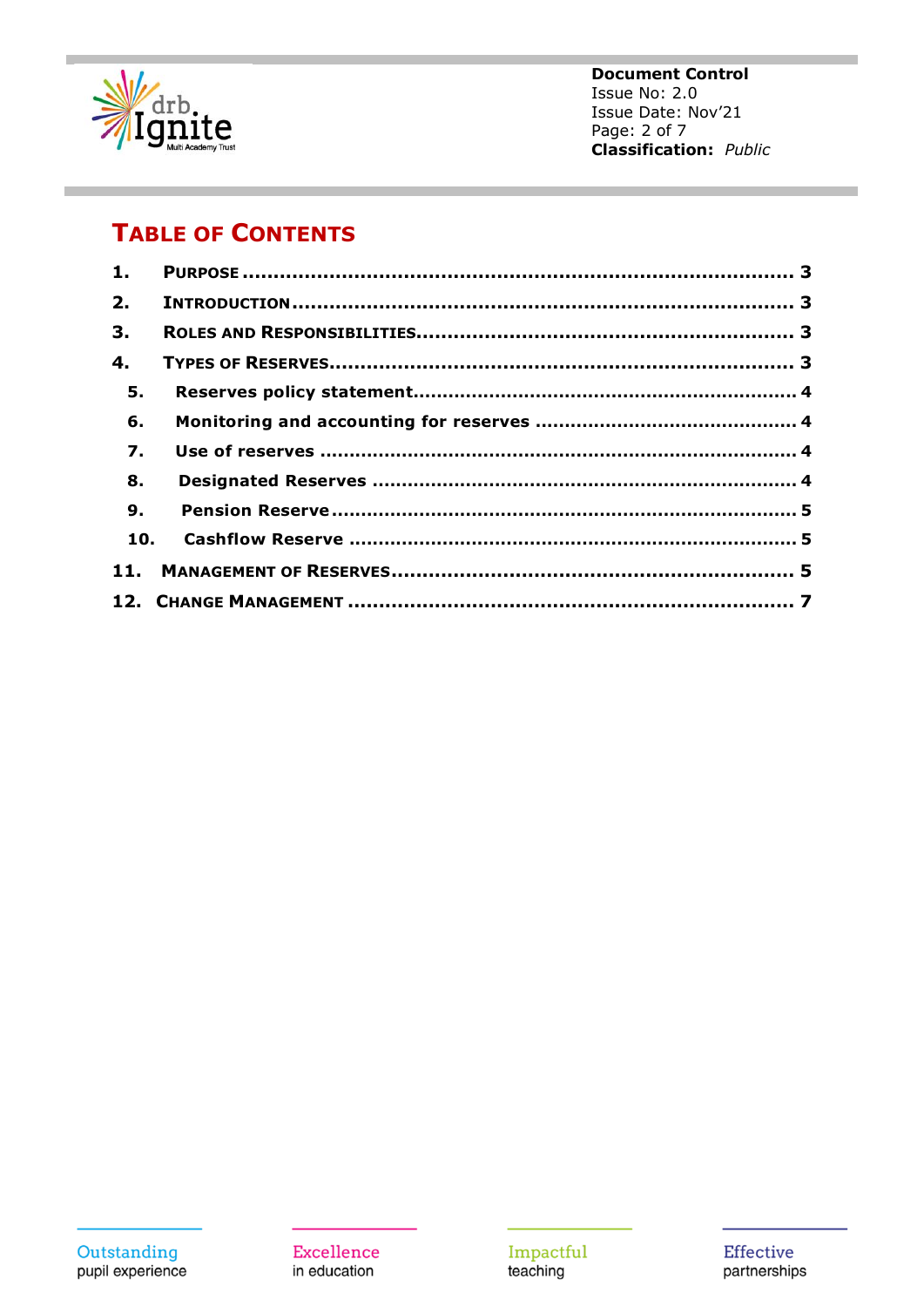

#### <span id="page-2-0"></span>**1. Purpose**

**1.1.** The purpose of this policy is to set out how the Trust sets, invests and administers its financial reserves. The development and implementation of an effective reserves and investment policy will restrict the impact of any risk upon the continuing of operations of the Trust.

#### <span id="page-2-1"></span>**2. Introduction**

- **2.1.** The Trust is able to hold reserves to further its charitable aims and to take account of the internal and external operating environment it faces.
- **2.2.** Where reserves are held, it is a requirement of the charity accounting regulations that Trustees must state their reserves policy in their annual report.
- **2.3.** The Academy Trust Handbook notes that Trusts should use their allocated General Annual Grant (GAG) funding for the full benefit of their current pupils. Where a Trust has built up substantial reserves, they should have a clear plan for how they will be used to benefit pupils.
- **2.4.** When the Trust holds reserves it may invest them to further the Trust's charitable aims. The Trustees must ensure that investment risk is properly managed.
- **2.5.** This policy relates to all schools across the Trust and supersedes any local policies and procedures.

#### <span id="page-2-2"></span>**3. Roles and Responsibilities**

- **Finance Committee**: The Finance Committee is responsible for monitoring and reviewing this policy.
- **Accounting Officer**: The Accounting Officer, who is the Chief Executive Officer (CEO), is accountable to the board for the effective implementation of this policy.

#### <span id="page-2-3"></span>**4. Types of Reserves**

- **4.1.** The charitable funds of the Trust are in the main derived from direct government and local authority grants, where the nature of the expenditure has been defined. These funds are defined as Restricted Reserves. Funds provided for specific capital purposes are classed as Restricted Fixed Asset Reserves.
- **4.2.** Additional charitable funds are generated through the operational nature of the Trust's work, or from grants or donations that can be spent at the discretion of the Trustees. These funds are defined as unrestricted and can be spent in the furtherance of any of the Trust's objectives.

Excellence in education

Impactful teaching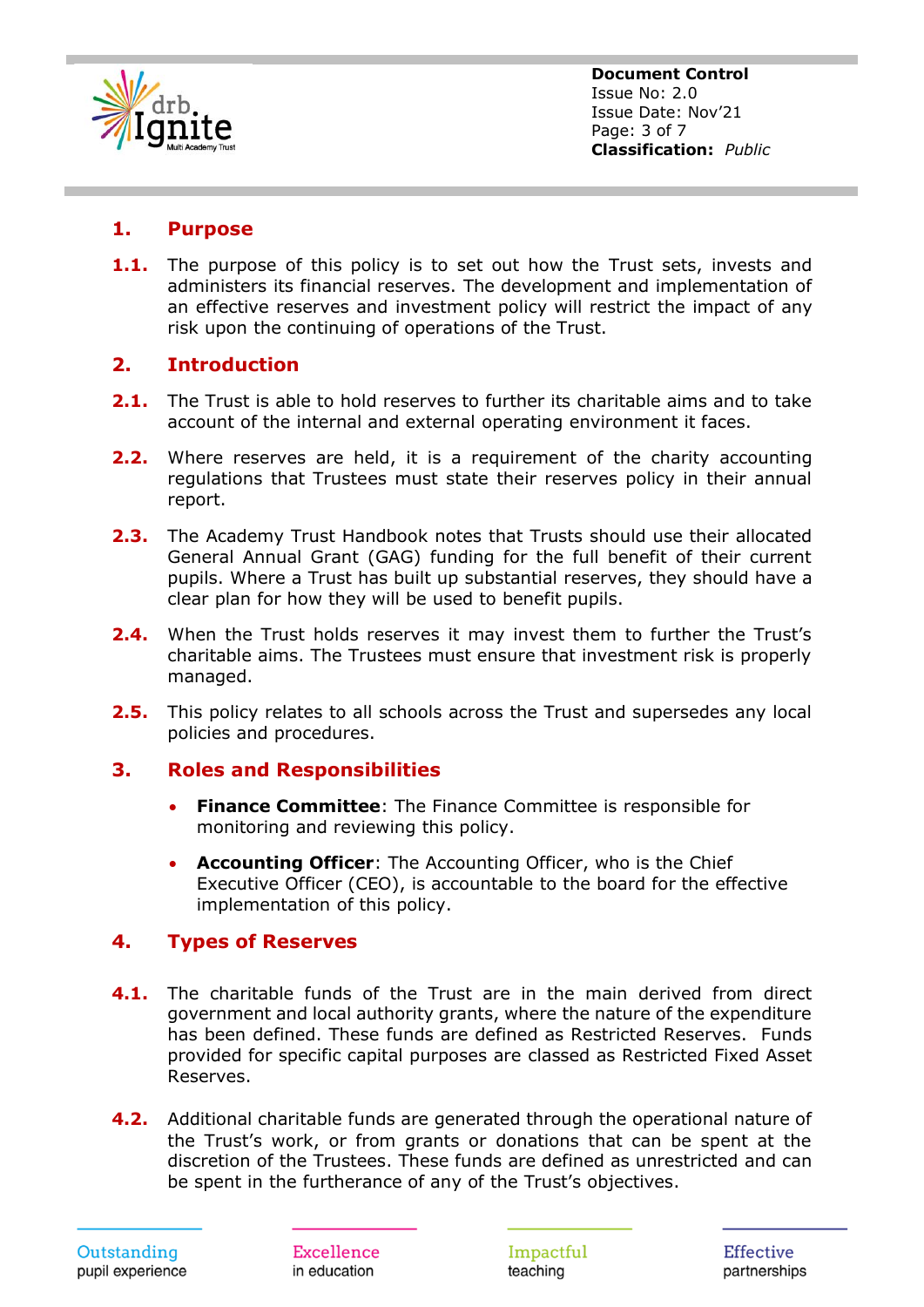

**Document Control** Issue No: 2.0 Issue Date: Nov'21 Page: 4 of 7 **Classification:** *Public*

#### <span id="page-3-0"></span>**5. Reserves policy statement**

**5.1.** Trustees target a minimum level of Reserves (Restricted and Unrestricted Reserves) across the Trust that equate to a minimum of 5% of the in-year General Annual Grant value.

These reserves are held to cover:

- cashflow and contingency requirements
- planned or anticipated future commitment to capital projects
- financial commitments made but not yet entered into
- planned investment in educational initiatives and new projects to further the objectives of the Trust

All reserves are accountable at Trust level and the Trustees have the responsibility of securing the financial stability of the Trust as a whole.

#### <span id="page-3-1"></span>**6. Monitoring and accounting for reserves**

**6.1.** The Trust will regularly monitor the level of reserves at Trust level to assess progress against the Trust's reserve target.

#### <span id="page-3-2"></span>**7. Use of reserves**

- **7.1.** Expenditure of reserves can only be undertaken when agreed by the Trust and will take into account:
	- the overall reserves of the Trust
	- the operational risks faced by the Trust
	- the Priority for school investment and maintenance plans across the **Trust**

The Trust may also choose to identify some of the Reserves as Designated Reserves, which are being held for a specific purpose, such as a capital project. The Trust will decide when Designated Reserves will be spent and always retains the right to reallocate these Reserves depending upon the needs of the Trust overall.

#### <span id="page-3-3"></span>**8. Designated Reserves**

- **8.1.** Designated Reserves are reserves that have been set aside at the discretion of the Trust in furtherance of any of the Trust's objectives. Where a designation has been identified, the purpose and timing of any expenditure must be explained.
- **8.2.** The target range for any Designated Reserve will be determined by the nature of the designation itself; the reserves will be derived from unrestricted and restricted funds where applicable.

Excellence in education

Impactful teaching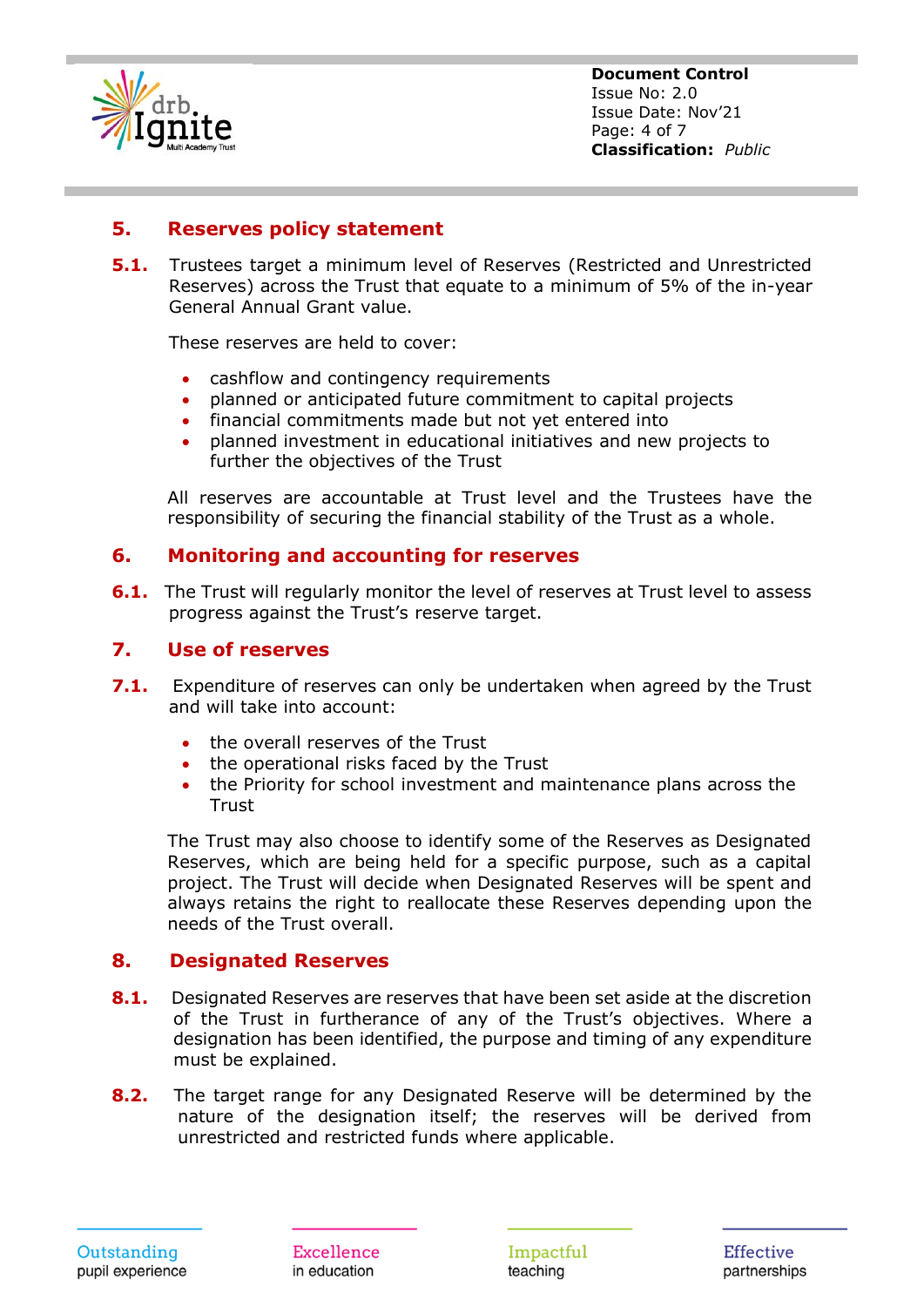

**Document Control** Issue No: 2.0 Issue Date: Nov'21 Page: 5 of 7 **Classification:** *Public*

#### <span id="page-4-0"></span>**9. Pension Reserve**

- **9.1.** The risks surrounding the Trust's pension liability have been taken into consideration when calculating the target ranges. The presence of a pension surplus or deficit does not constitute an immediate liability or realisable asset and does not mean that the equivalent amount is already committed or no longer available to the Trust.
- **9.2.** The presence of a pension surplus or deficit will generally result in a cash flow effect for the Trust in the form of an increase or decrease in employers' pension contributions over a period of years. The Trust is confident that it can meet the required pension contributions from projected future income without significantly impacting upon its planned level of activities.
- **9.3.** The Trust continues to calculate its reserves without setting aside a Designated Reserve to cover the pension liability

#### <span id="page-4-1"></span>**10. Cashflow Reserve**

**10.1.** The one area of the Trust's operations that is likely to suffer from cashflow issues is the individual school balances of those schools in financial difficulty.

> To mitigate this, the Trust has moved to one bank account which will service all school's income and expenditure.

**10.2.** One bank account will allow the Trust to invest surplus cash in low risk investments. The Trust will ensure compliance with the Academy Trust Handbook, Trust Funding Agreement, Articles of Association, Companies Act (2006), Charities Act (2011), Companies (Trading Disclosure) Regs 2008, and the 7 principles of public life. Please refer to the Trust investment policy

#### <span id="page-4-2"></span>**11. Management of Reserves**

- **11.1.** The Trust continually utilising surplus funds to set a balanced budget is not appropriate or financially sustainable. To negate this, the Trust is required to carry forward surplus reserves of at least 5% of the total General Annual Grant value within the budgets from one year to the next.
- **11.2.** Reserves from all Trust schools will be pooled centrally rather than at school level.
- **11.3.** Trust reserves can be used to support schools that are facing the possibility of setting an in-year deficit budget (which is prohibited for academies) only in the event that all of the following criteria have been met:

Excellence in education

Impactful teaching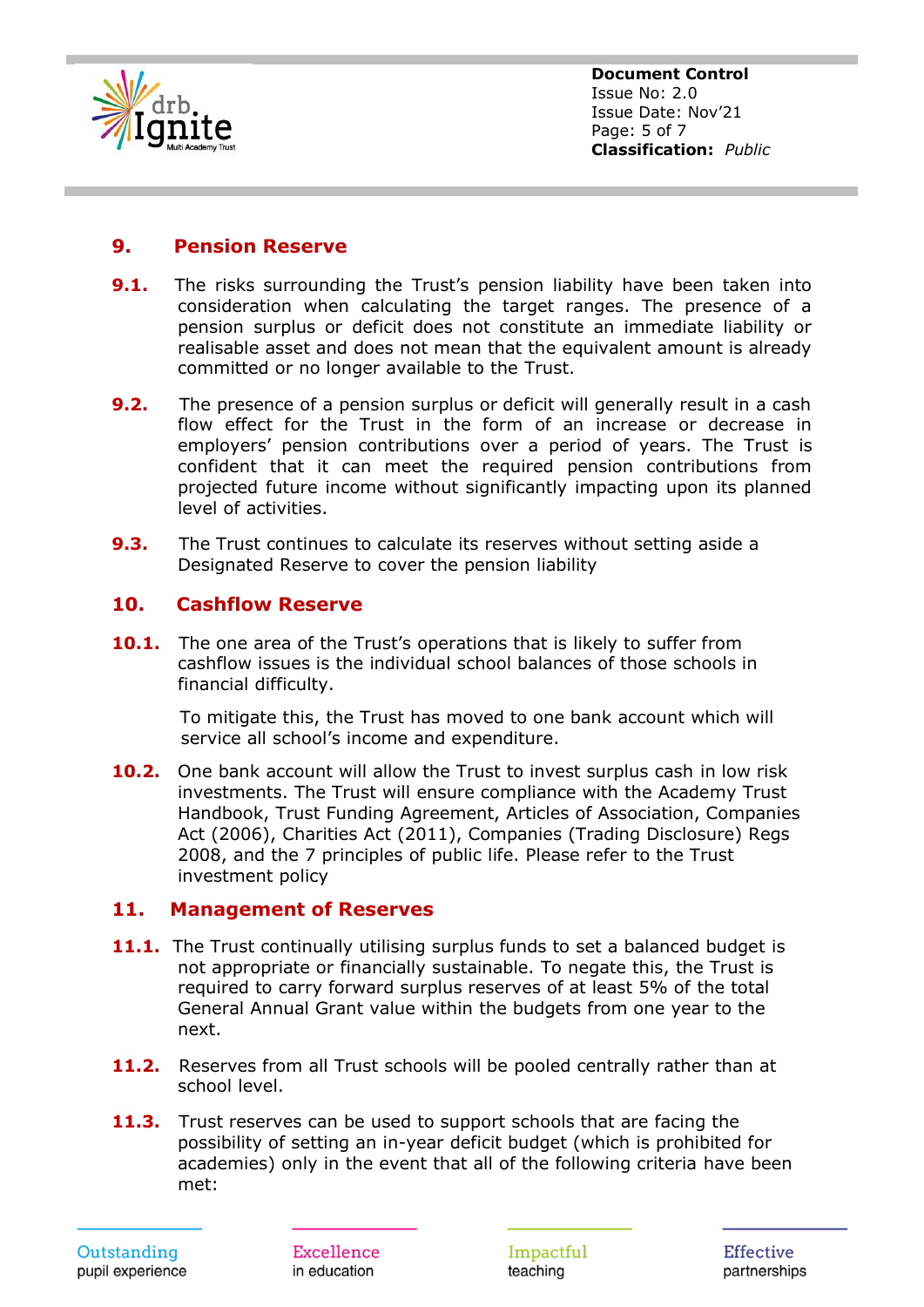

**Document Control** Issue No: 2.0 Issue Date: Nov'21 Page: 6 of 7 **Classification:** *Public*

- that all possible cost saving interventions have been enacted by the school in consultation with the CFO
- the financial risks associated with the Trust have been reviewed
- that Trustees are satisfied that the Trust Reserves are sufficient to withstand a reduction
- all other means of removing the deficit have been exhausted
- a strategic plan to bring the school in to surplus as soon as possible has been approved by the Trust

Trust reserves can also be used for any Trust wide projects which will be presented to the Trust board for approval.

Any Trust school who carry forward a surplus in-year budget will have the ability to carry the surplus into the following financial year. This will be at the discretion of the CEO / CFO and after consultation with the Trust Finance Committee.

Impactful teaching